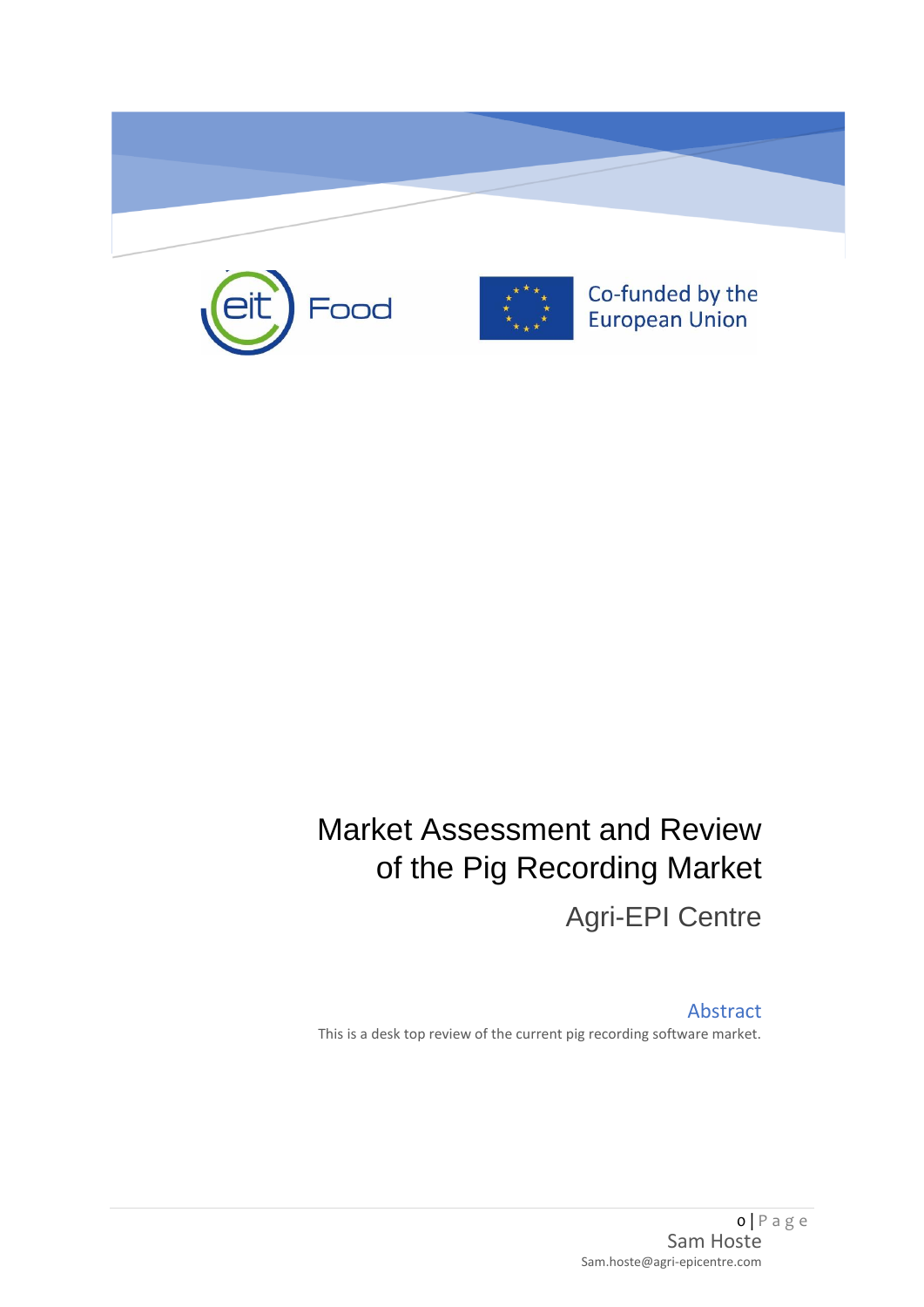# Contents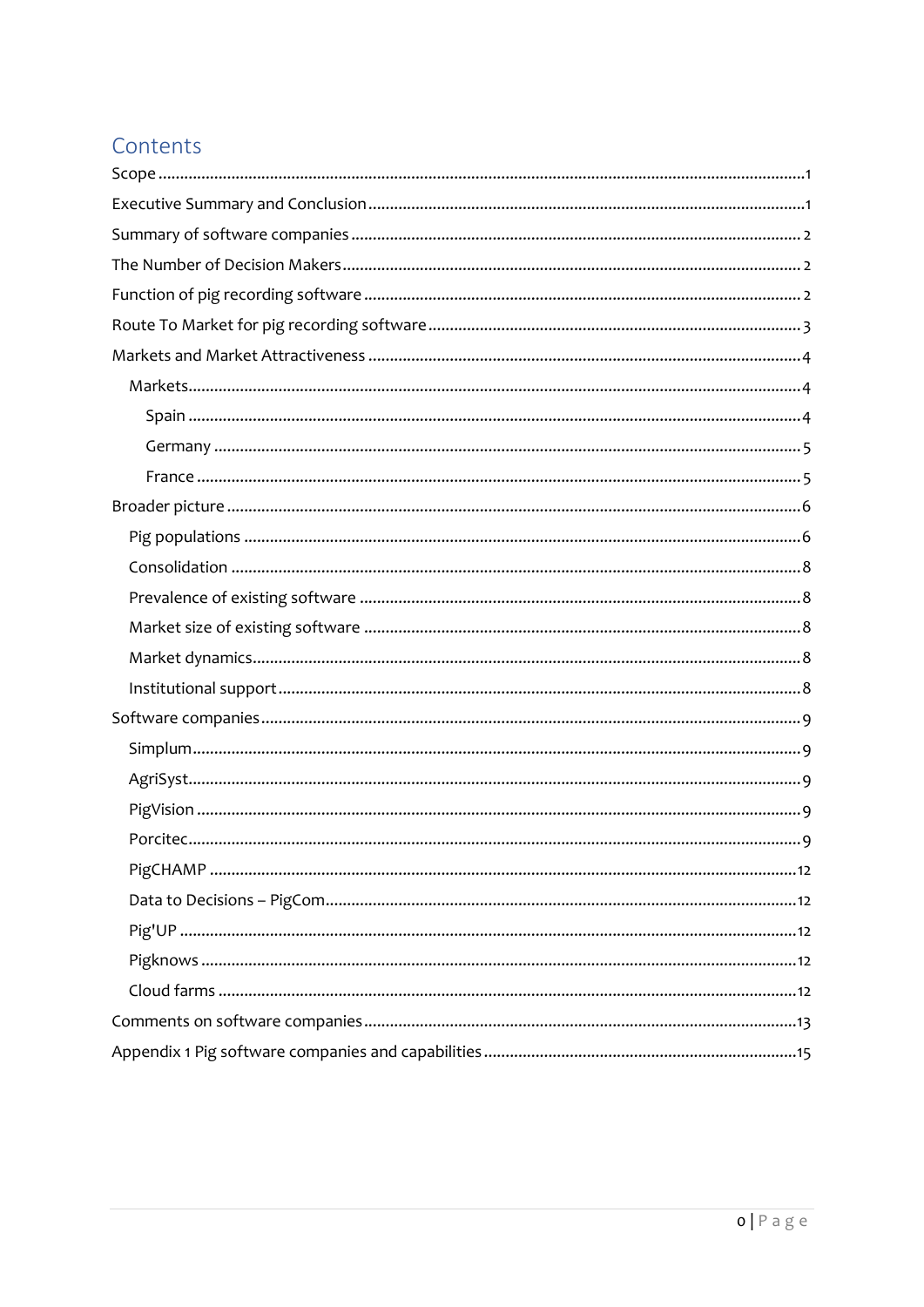## <span id="page-2-0"></span>Scope

This is a desk-top – internet review.

The emphasis has been on the pig recording software companies.

It does not cover the use of camera technology which is still at an early or experimental stage.

# <span id="page-2-1"></span>Executive Summary and Conclusion

There are opportunities for a 'complete solution', a more integrated solution than currently exists in the global pig sector where connectivity between software with other systems and sensors is relatively poor.

An integrated system utilising cameras opens the door to individual identification without tags and the recording, monitoring, verification prediction of animal behaviour and animal health. Integration with other sensors, is only constrained by one's imagination, as sensors are ubiquitous.

The opportunity is large and wide-open currently.

So why has it not been done?

There will be inertia by companies to change, as the 'pig management software' is a critical part of many companies management, reporting and reward systems; the output may be integrated into other internal systems -such as accounts packages; that the training that is required is often far greater than imagined; and at all levels within a company people understand the existing reports, and understanding and trust that often has been built up over decades (e.g. PigCHAMP), and that 'production' people are often evangelists for 'their' software.

What needs to happen?

For growth to occur, it is important that the necessary resources are in place for both the technology and training.

Solve the time consuming, costly, repetitive, error prone data flows by digital integration with with other systems and sensors. Which of these are 'must haves' and add significant value to the business?

The 'complete solution' maybe a platform that integrates multiple software, reporting and sensors with pre-existing pig management software, thereby avoiding a significant proportion of the new software risk and training risk for companies and allowing easier adoption.





Co-funded by the **European Union** 

P a g e 1 | 17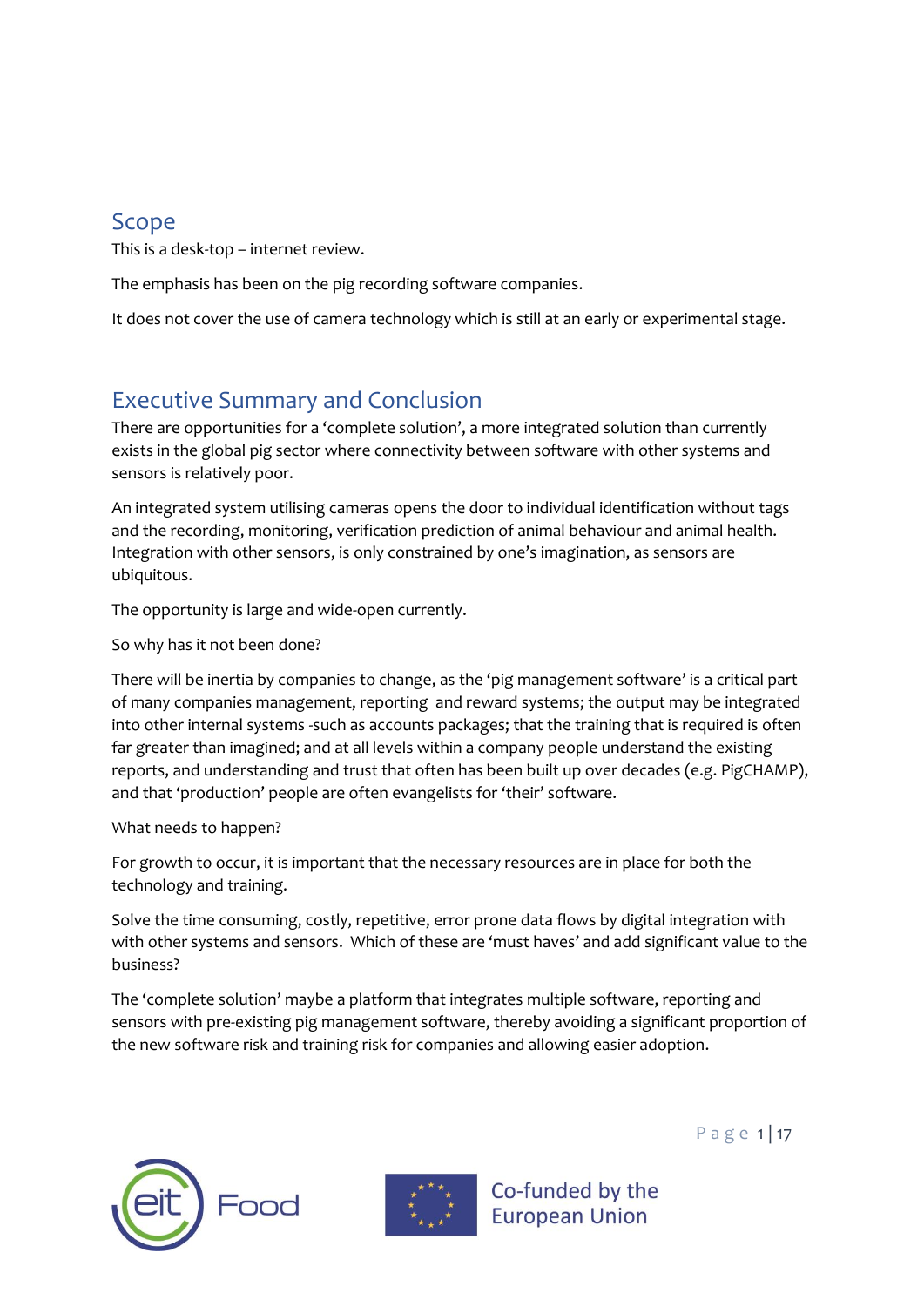# <span id="page-3-0"></span>Summary of software companies

There is an accompanying excel spreadsheet comparing systems and the spreadsheet is also shown in: [Appendix 1 Pig software companies and capabilities](#page-16-0)

There are seven major companies in addition to Simplum.

They all have a particular regional focus with several having global presence (market, offices and support).

Because of the market consolidation, the business model, marketing and pricing of any development such as Pig Tracker needs significant forethought.

Changing the pig recording software a business uses, will probably be slow as there will be considerable inertia and embeddedness.

The focus of pig recording software is predominantly the farm(s). There is an increasing need for third party integration – to move to a 'system of systems': agritech 4.0.

Some third-party data are crucial financially to the farm: feed, environmental control, marketing and slaughter returns, but are not regularly part of such software.

Some third parties require standardisation of data, e.g., in medicine names (or Marketing Authorisation, etc.); licence to trade (Assurance); legal (movement licences).

There remain huge opportunities for more integrated systems.

# <span id="page-3-1"></span>The Number of Decision Makers

It is important to consider the number of Decision Makers in each market. For example in the UK whilst there are only some 400k sows, there are only approximately 25 companies that control most of the production, i.e. 25 Decision Makers. In the USA the top largest 40 pig producers own 65% of the sows.

Because of the market consolidation in many countries, the business model, marketing and pricing of any development such as Pig Tracker needs significant thought.

# <span id="page-3-2"></span>Function of pig recording software

Typically, a management tool for managing the tasks on farm: lists of sows to wean, gilts to mate, animals to check for reproductive returns, etc. Whilst mundane these are important to a farm process that is often structured on a weekly routine, that repeats on a weekly basis in contrast to dairy, beef and sheep that is annular; or poultry that is often in batches.

However, the users of such data are broader than stock people:

- Farm Managers: who will want a summarisation of performance against targets and warnings, and KPI that the business wants to focus on.
- Senior management: want a summary consolidated across farms, e.g., totals weaned, finished, bred, etc., but also the ability to benchmark farms, breeds, sections (farrowing,





Co-funded by the **European Union** 

P a g e 2 | 17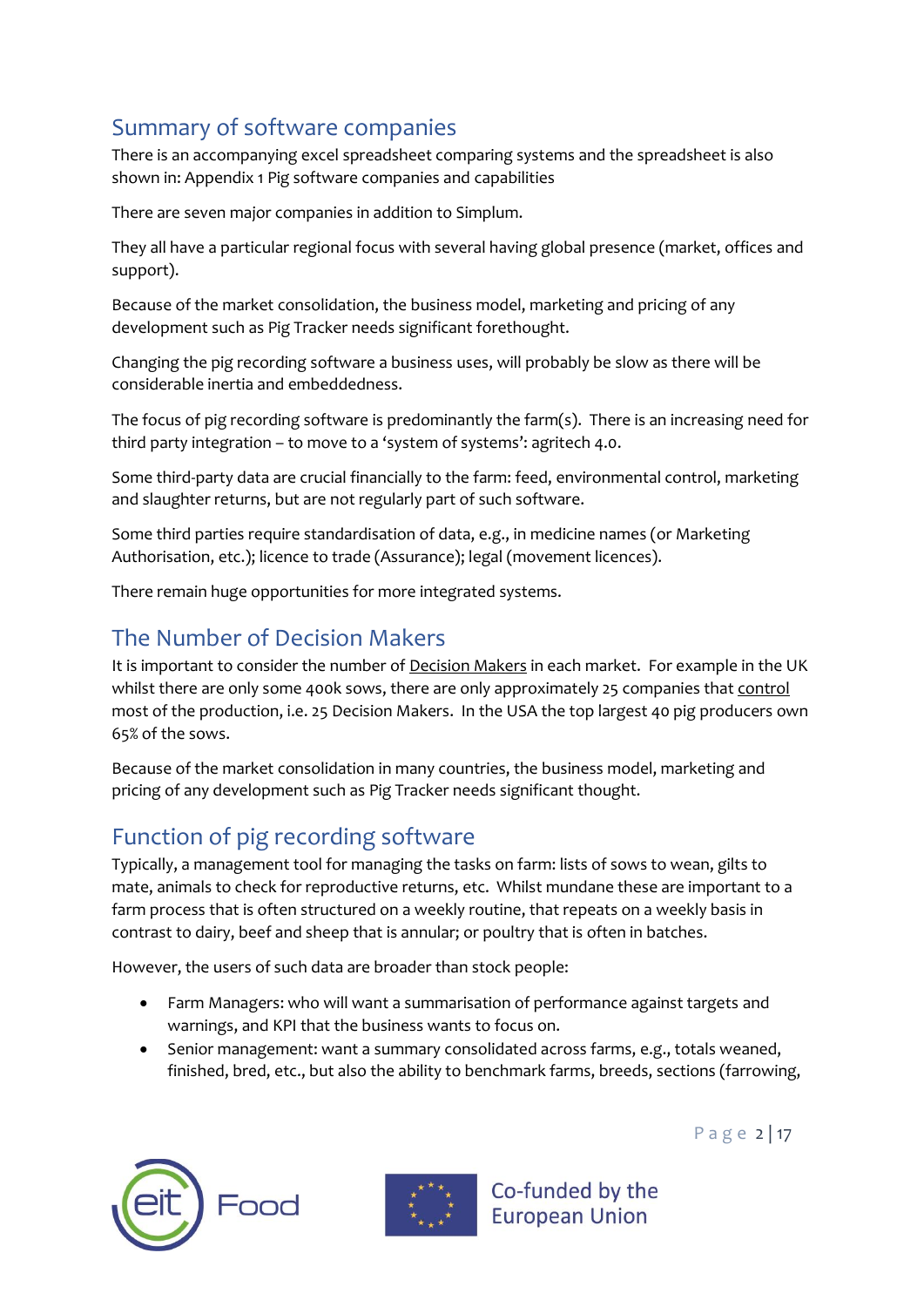mating, growing, finishing), staff (e.g., insemination success, Pregnancy diagnosis success).

- Board: further summary, but also forward looking in terms of output against targets, warnings.
- Third party reporting: increasingly farmers / businesses are being required to report to Assurance schemes, processors, retailers and Governments. This could be compliance with standards, medicines usage, emissions, pig flows (i.e., numbers, timing, weight, coming through the system).

Similarly, software could ingest and interface with data from other sources, such as pedigree and genetic information from breeding companies; feed delivery information with attached metadata about the feed ingredients, carbon footprint, withdrawal period if medicines are included; feeders; data from processors on weight, quality, yield, rejections; and movements off farm to other locations.

Integration with accounts packages is another area of opportunity. Inputs include medicines, feed, water, heat, light and sundries; and outputs include slaughter value of pigs. There needs to be some verification of on-farm data entry, and skills requirement.

Most software is focussed on the day-to-day operational aspects: tasks. Relatively few products integrate information with other systems. The expectation is that this will change to avoid repeat data entry and integration leading to the vision of Agriculture 4.0.

There is also a desire to make use of already entered data and automate routine tasks such as feed deliveries (and provide alerts, e.g., of near empty feed bins, or contact the feed manufacturer. The feed manufacturer could be offering a 'service' of keeping feed bins filled) and  $3<sup>rd</sup>$  party reporting. Part of this is driven by personnel and skills shortages.

The concept of Agriculture 4.0 where Agriculture 4.0 is like Industry 4.0 where we are describing systems of systems and the farm management software is part of a wider system that includes the environment, market information, pricing, forecasting, etc.

An example of a systems approach is for example with pig movements. Many large, often processing companies are farrowing on one location, with moves of weaners to grower locations, followed by moves to finishing locations. These may be 'controlled' by one company but be on  $3^{rd}$  party premises with  $3^{rd}$  party labour.

Being able to better track batches of animals and forecast numbers of animals and growth rate would improve the flow of pigs into abattoirs. Currently in the UK this process, or marketing of pigs is, a weekly Friday event of producers talking with processors and marketing groups about numbers available for the following week and arranging the often  $3<sup>rd</sup>$  party transport.

Real time growth and reporting, removing static excel spreadsheets

# <span id="page-4-0"></span>Route To Market for pig recording software

Historically this has been direct to farmer, often with quite low margins and about farms tasks.





Co-funded by the **European Union** 

P a g e 3 | 17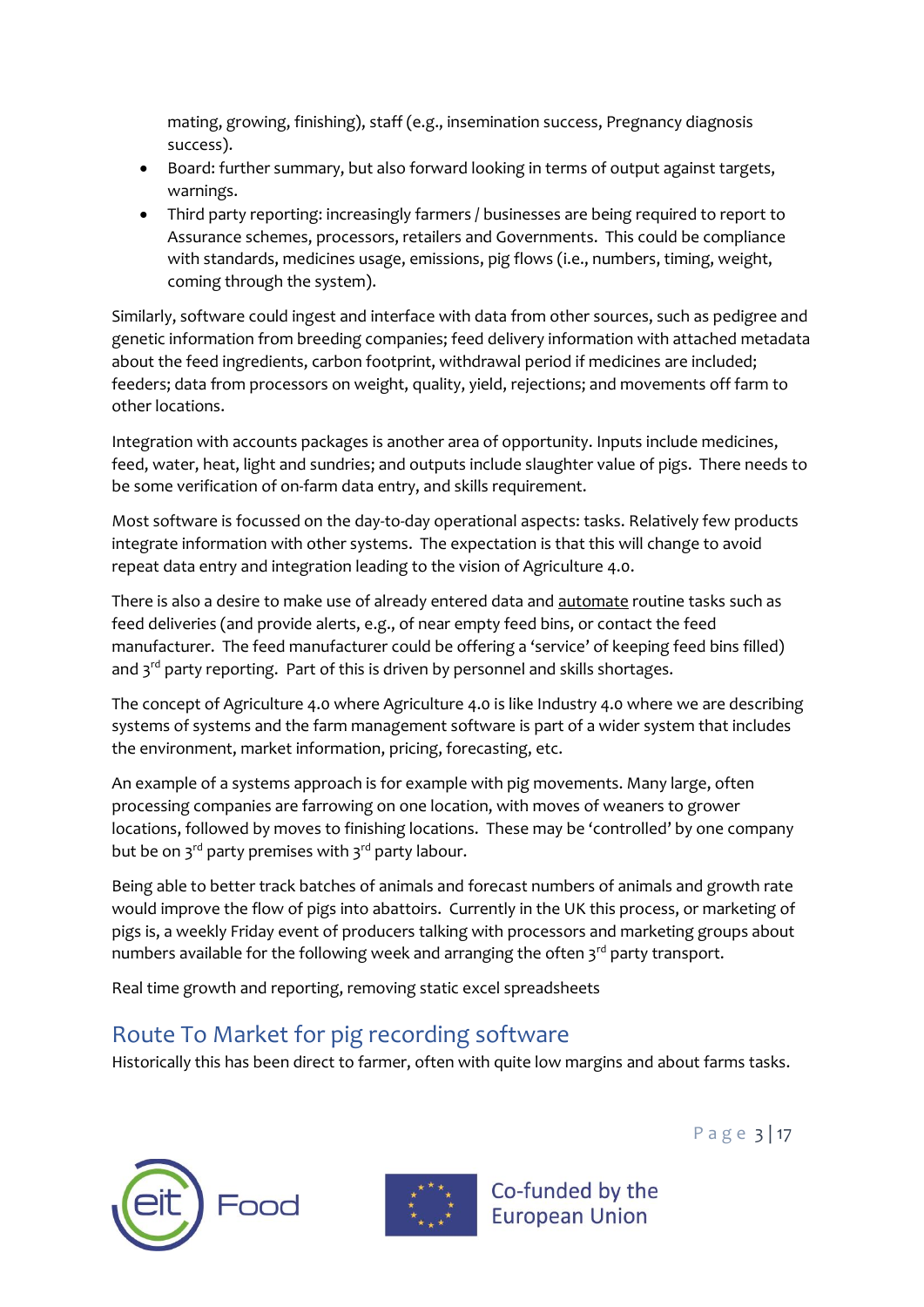In more integrated supply chains, a supply chain view of the business is important and integration with other software. There will be inertia to change from a known product to a new product. This will require training at all levels, and the need to ensure that integration with other software is addressed, e.g., finance packages.

Are there

### <span id="page-5-0"></span>Markets and Market Attractiveness

This section is a consideration of Market Attractiveness. The headings are Decision Criteria that could be used to score a country's Attractiveness. An extension of this would be to score markets on these and other Decision Criteria and rank countries.

#### <span id="page-5-1"></span>Markets

There are large markets in China, Europe, the USA, Brazil, etc. In all these markets there have been the loss of smaller producers and gain in larger producers, for example as shown below for Spain. There is an overview of European pig meat sector[, here.](https://www.europarl.europa.eu/RegData/etudes/BRIE/2020/652044/EPRS_BRI(2020)652044_EN.pdf) This provides some useful links into other publications. Another source with greater economic data is from Wageningen University for ABN-AMRO, "A comparison between pig farming in the European Union and North America": [Source.](https://edepot.wur.nl/121193)

#### <span id="page-5-2"></span>Spain

*Figure 1 Change in structure, Spain (Source:https://www.dlg.org/en/agriculture/topics/dlg-agrifuture-magazine/knowledgeskills/pig-production-in-spain-high-integration-and-plenty-space )*



Spain had the largest pig herd in Europe but lagged Germany in slaughter capacity. This has resulted in considerable investment in slaughter capacity, as described in the [Unigrains r](https://www.unigrains.fr/wp-content/uploads/2019/09/190924_ung_inbref_porkspain.pdf)eport:





Co-funded by the

**European Union** 

P a g e 4 | 17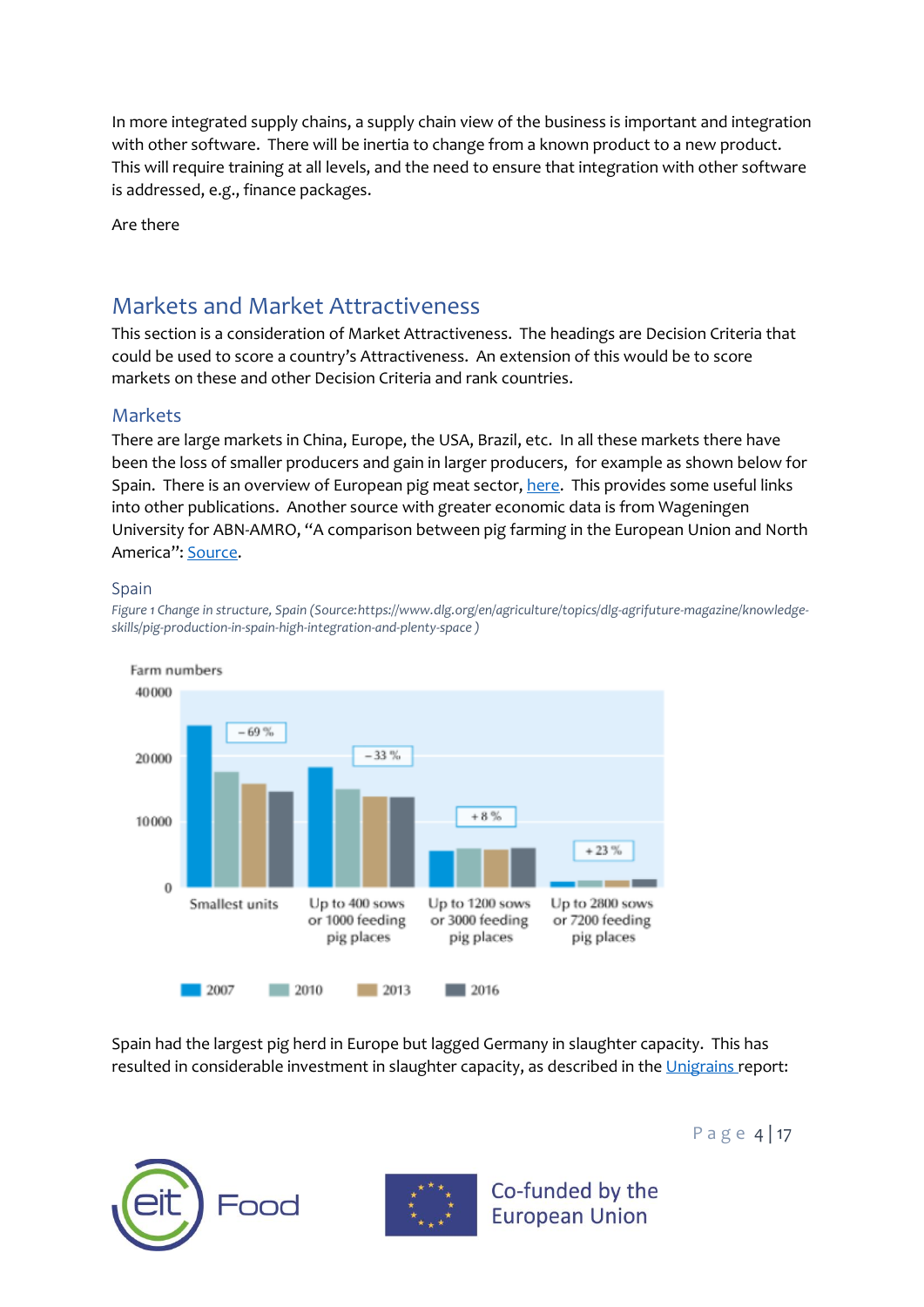*Figure 2 Abattoir projects in Spain (Source: https://www.unigrains.fr/wpcontent/uploads/2019/09/190924\_ung\_inbref\_porkspain.pdf)*

### Main projects to create pig slaughter capacity in Spain since 2017



#### Farms: ~86,000

Jobs: ~300,000

#### <span id="page-6-0"></span>Germany

Farms:20,000

60% of pigs farmed in businesses with > 1000 sows (Source: [https://german-meat.org/fleisch-aus](https://german-meat.org/fleisch-aus-deutschland-gb/pork.html)[deutschland-gb/pork.html](https://german-meat.org/fleisch-aus-deutschland-gb/pork.html))

#### Companies

Largest: [LFD H](https://www.lfd-holding.com/)olding GmbH, Potsdamer SauenHain GmbH, Wittmann See.

There is consolidation in processing and production, with Tonnies, Vion and WestFleisch growing their share of the market from 45% in 2006 to 55% in 2010 (Source: <https://www.foodnavigator.com/Article/2011/12/07/Germany-a-powerhouse-on-pig-production> ).

#### <span id="page-6-1"></span>France

Overview[, here.](https://www.pig333.com/articles/pig-production-in%E2%80%A6-france-third-largest-pig-producer-in-europe_14568/) 4870 farms between 50 and 150 sows, with 990 > 150 sows. 50% of product turned into charcuterie. 25% fresh (loins) sold fresh 25% exported within EU. Main distribution through 40 producer organisations. Consolidation of slaughtering and the loss of smaller producers and the gain of larger farms has not happened to the same extent as in DK, NL,SP.





Co-funded by the **European Union** 

P a g e 5 | 17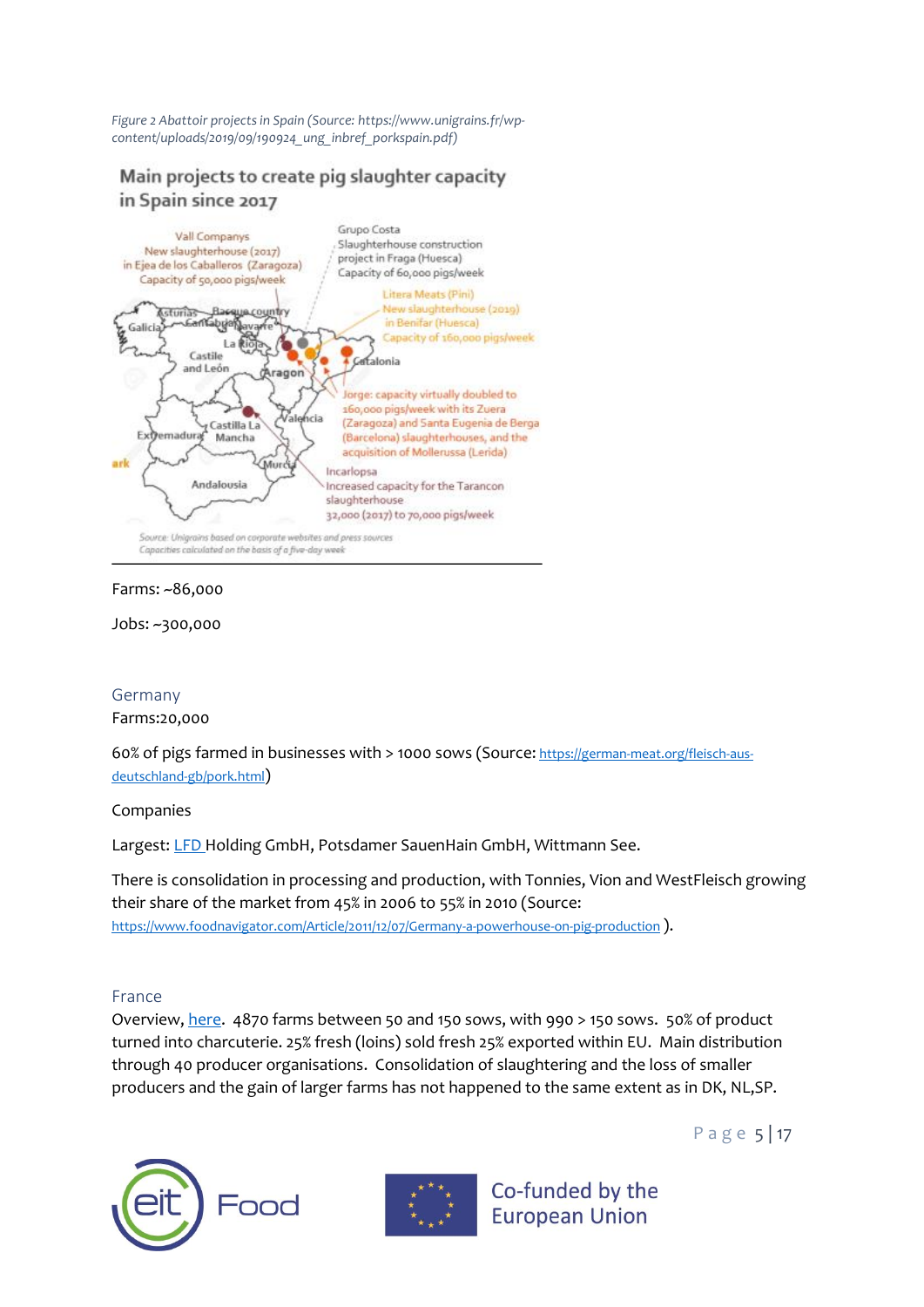Between 2000 and 2010 the average farm size has grown by 98% DK, 37% NL, 29% SP and 16% FR. [\(Source\)](https://www.tbsearch.fr/en/french-animal-agriculture-losing-ground-in-the-face-of-european-competition/)

# <span id="page-7-0"></span>Broader picture

### <span id="page-7-1"></span>Pig populations

Clearly the Country pig numbers, slaughter capacity, and pig supply chain are all drivers of market attractiveness.









Co-funded by the

**European Union** 

P a g e 6 | 17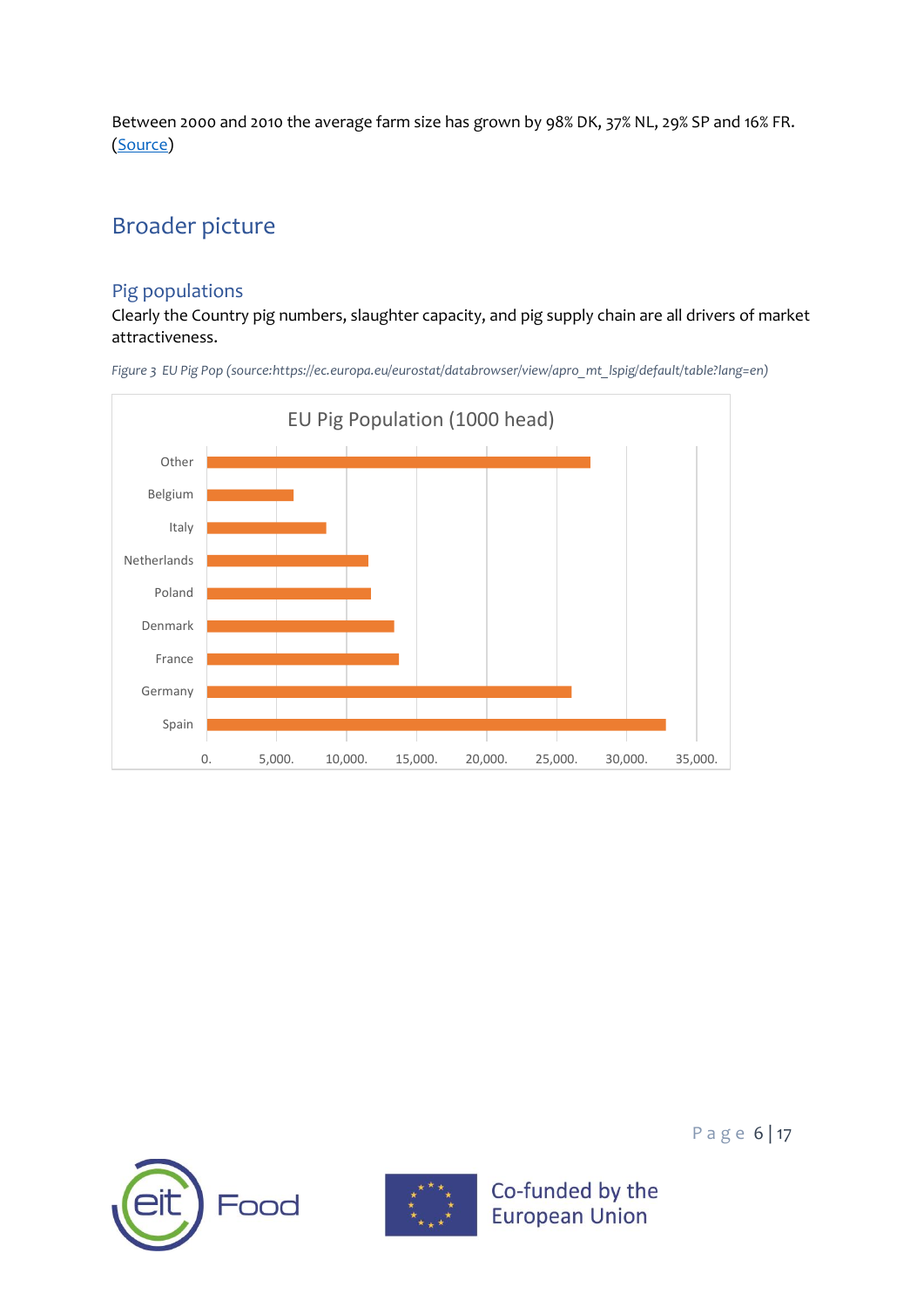



EU Main Producers (1000 tonnes product weight)





Page 7 | 17

Co-funded by the<br>European Union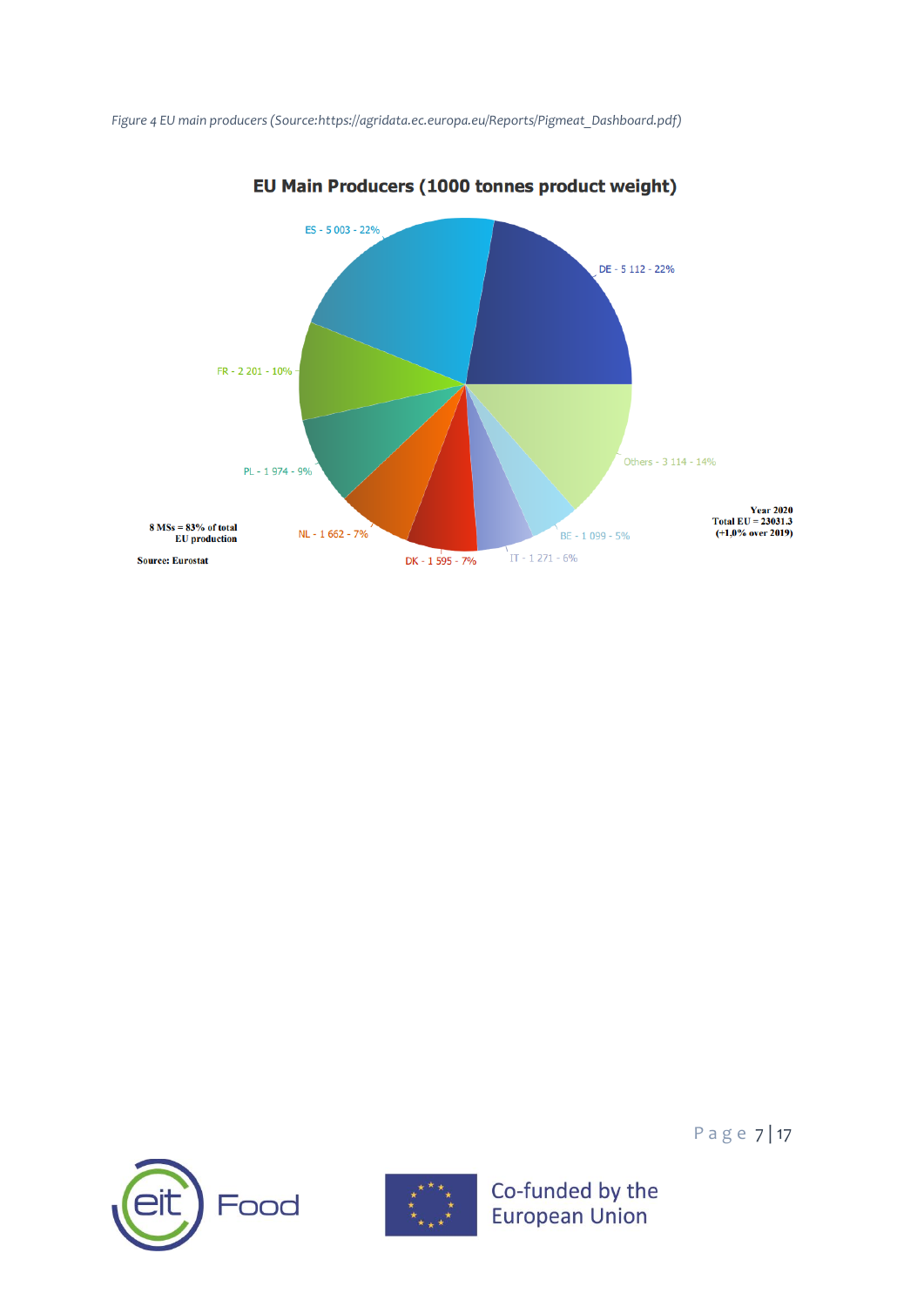

*Figure 5 World production (Source:https://agridata.ec.europa.eu/Reports/Pigmeat\_Dashboard.pdf )*

#### <span id="page-9-0"></span>Consolidation

Whilst some markets are larger than others, there are several caveats. The concentration ratio, i.e., the amount of consolidation that has occurred leading to fewer Decision Makers is useful to consider. Consequently, Spain with higher levels of integration is attractive.

### <span id="page-9-1"></span>Prevalence of existing software

The pig software market has many players that operate globally. They also often have regional dominance, e.g., Northern Europe Agrovision; Spain Porcitec; France PIG'Up; USA PigCHAMP. Similar to businesses changing their financial recording, asking pig companies to change their pig management recording is not trivial, as there will be the need for considerable personnel training, reviewing of how other software integrates, etc.

#### <span id="page-9-2"></span>Market size of existing software

Some of the companies are significant in size and geographical coverage.

#### <span id="page-9-3"></span>Market dynamics

In an expanding market with new builds, along with everything else a new recording system is more easily considered. Similarly in new buildings the installation of sensors and cameras can be planned for: retrofitting is often not that easy.

#### <span id="page-9-4"></span>Institutional support

Countries vary in their government policy support for farming.

P a g e 8 | 17





Co-funded by the **European Union**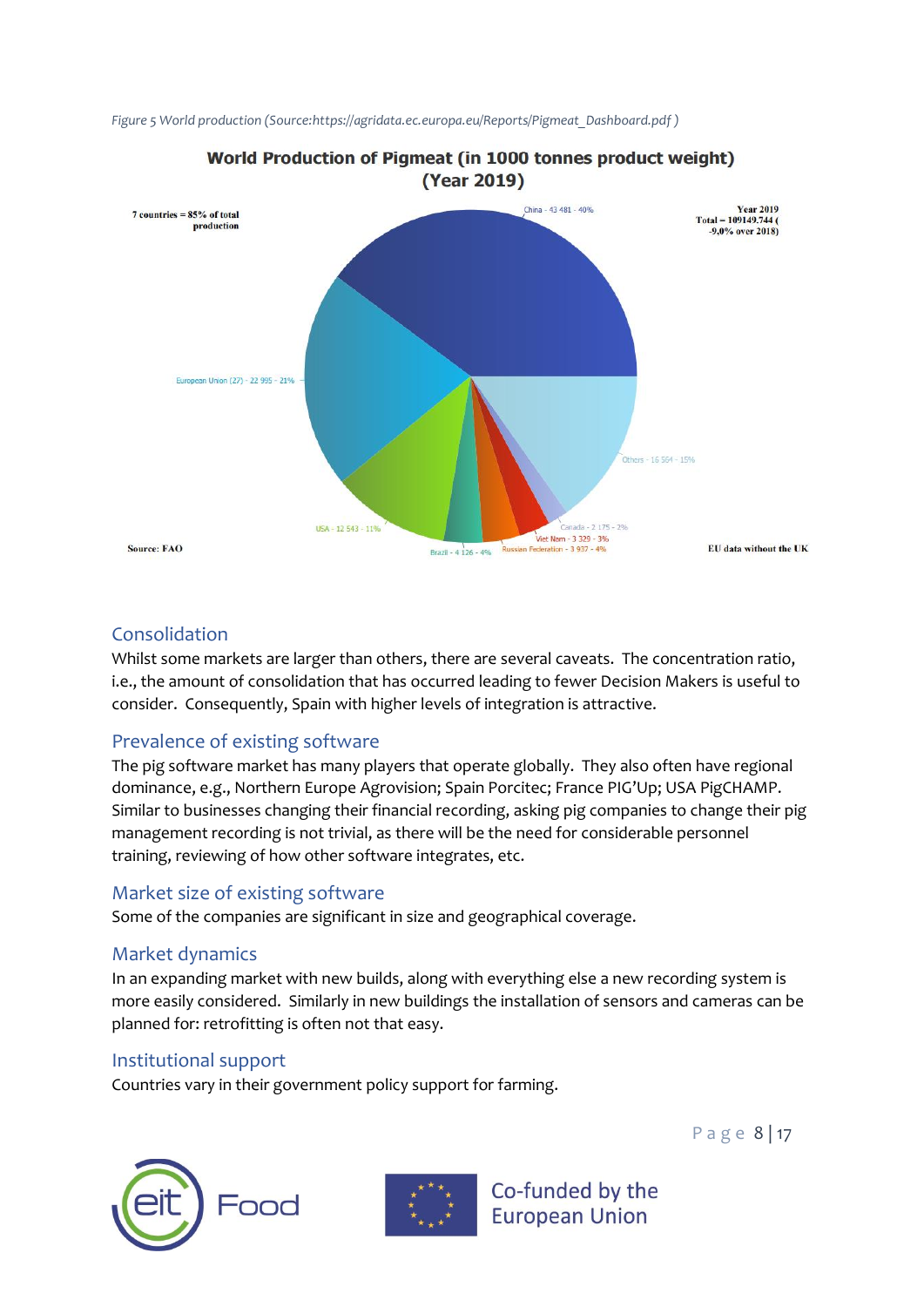# <span id="page-10-0"></span>Software companies

There is an attached Excel Spread sheet that compares pig recording software.

### <span id="page-10-1"></span>Simplum <https://simplum.com/system/>

Based in Germany and Poland

Significant benefit from use of electronic tags than then interfaces with mobile devices, readers and pen scales. Leads to integration through the system.

### <span id="page-10-2"></span>AgriSyst <https://agrisyst.com/en/>

New start up system

Based in The Netherlands and Germany. Some penetration in UK market with Karro.

Only pigs.

Interfaces with Dutch and German abattoir data.

Interfaces with dry and liquid feeders: Weda, Fancom, Kamplan, TEWE, Smits, Hotraco, Big Dutchman.

Versions for consultants and AI (Boar studs)

# <span id="page-10-3"></span>PigVision

Part of AgroVision

Based in Netherlands, but have a very extensive overseas network including Asia, Africa and the Americas

Also operate across dairy, crop, finance and agribusiness

Provide support for a variety of stick readers and Android mobile handhelds. More detail[s here.](https://www.agrovision.com/wp-content/uploads/2021/05/21.053-Stickreaders-Leaflet-A4-ENG-web.pdf)

### <span id="page-10-4"></span>Porcitec <https://www.agritecsoft.com/porcitec/en/>

Comprehensive system that can operate in the cloud or on a desktop with mobile and other data entry devices.





Co-funded by the **European Union** 

P a g e 9 | 17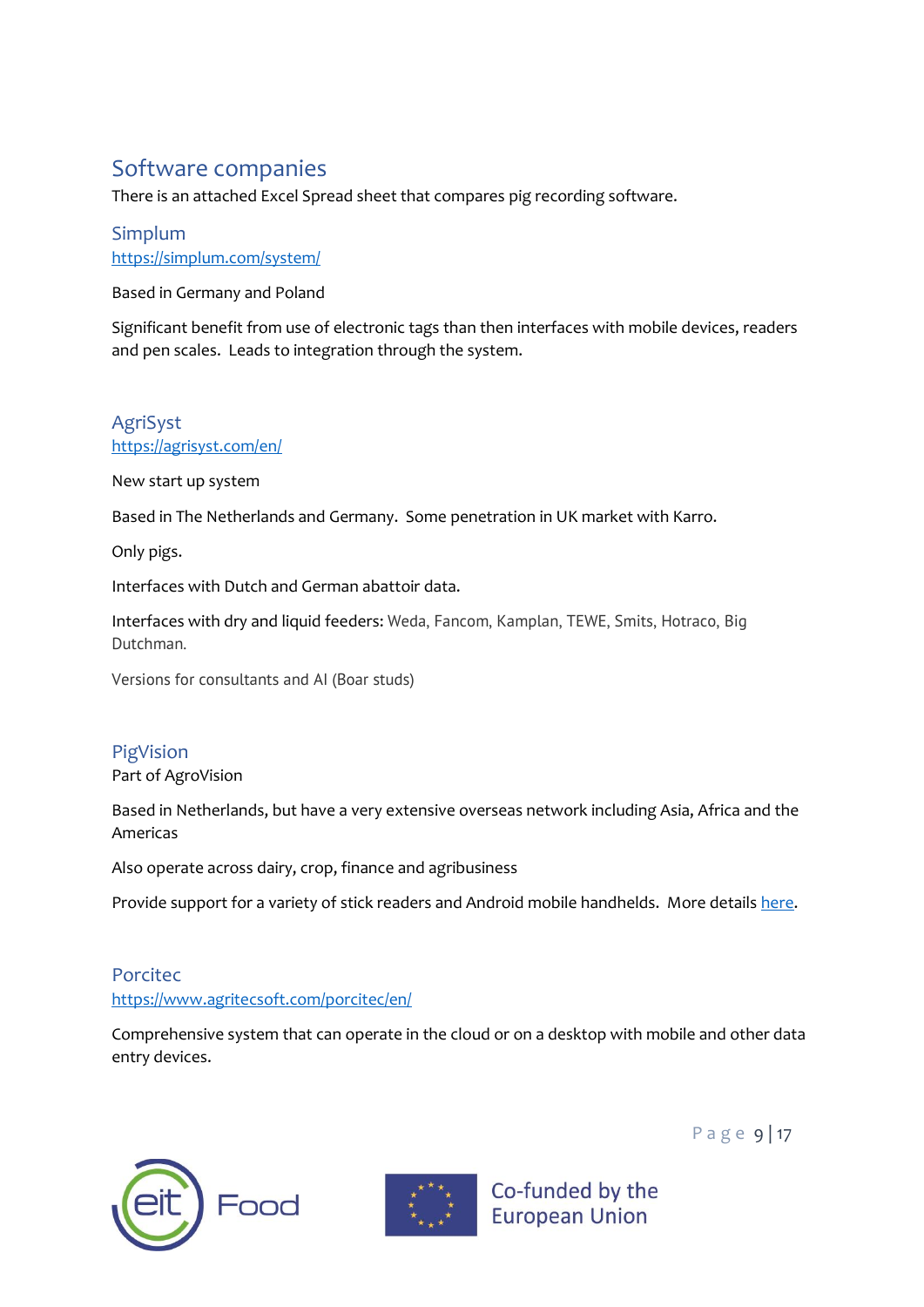HQ in Spain and USA with additional partners in China, Canada, Taiwan and Spain. Also operate in dairy and beef, sheep and rabbits.

It is used by several large integrators in the USA, Spain, Mexico and Japan.

Can utilise tags, bar codes and QR codes.

|            | Use rugged devices, electronic identification, bar or QR codes,  to improve the data entry. | <b>Devices and Identification Systems</b> |                          |
|------------|---------------------------------------------------------------------------------------------|-------------------------------------------|--------------------------|
| CIOFCND    |                                                                                             |                                           | 10:00<br>40.00<br>6.zmax |
|            |                                                                                             | Livestock Intelligence                    | <b>MS</b> Schippers      |
| coalection |                                                                                             |                                           |                          |







P a g e 10 | 17

Co-funded by the **European Union**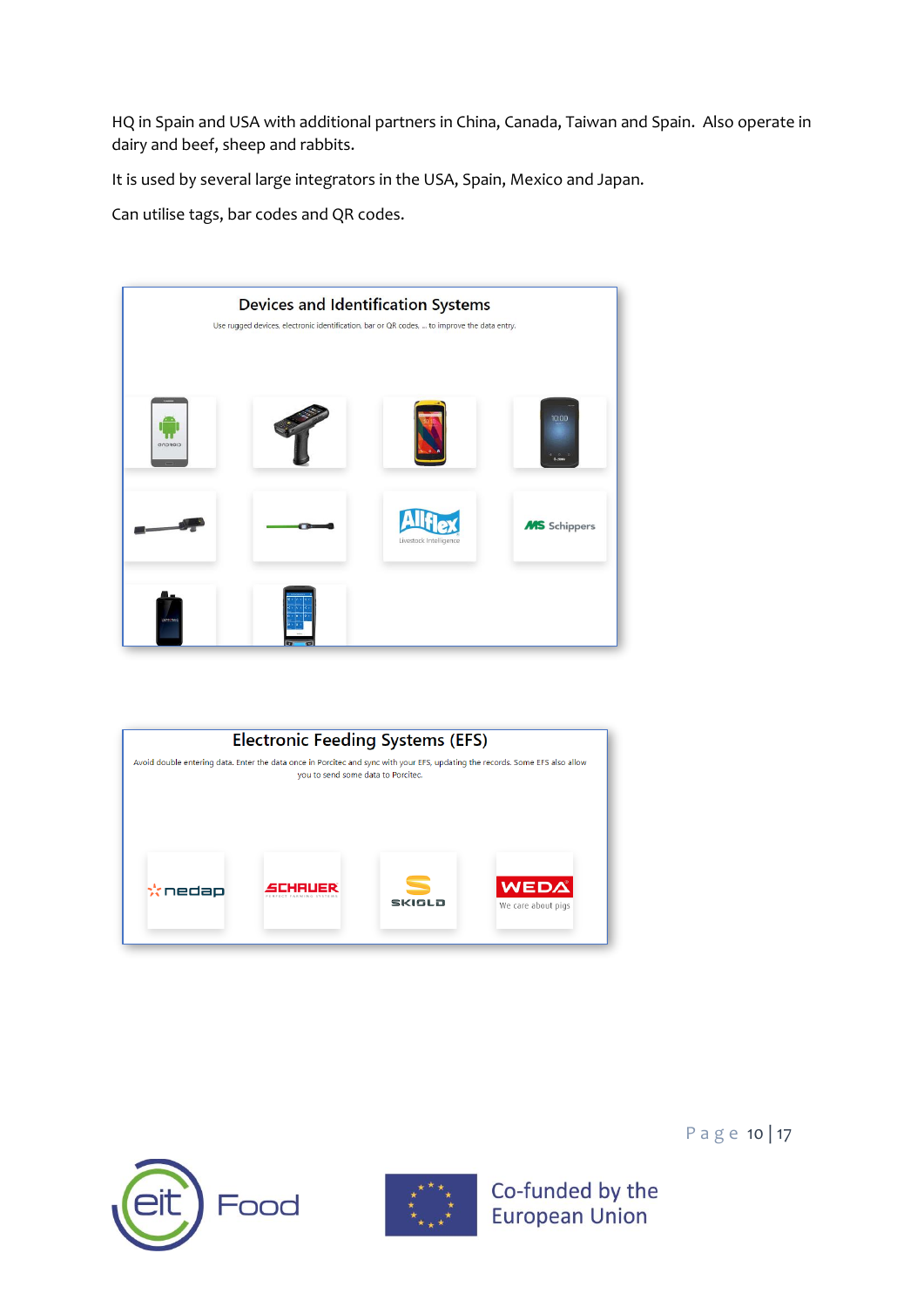





Page 11 | 17

Co-funded by the<br>European Union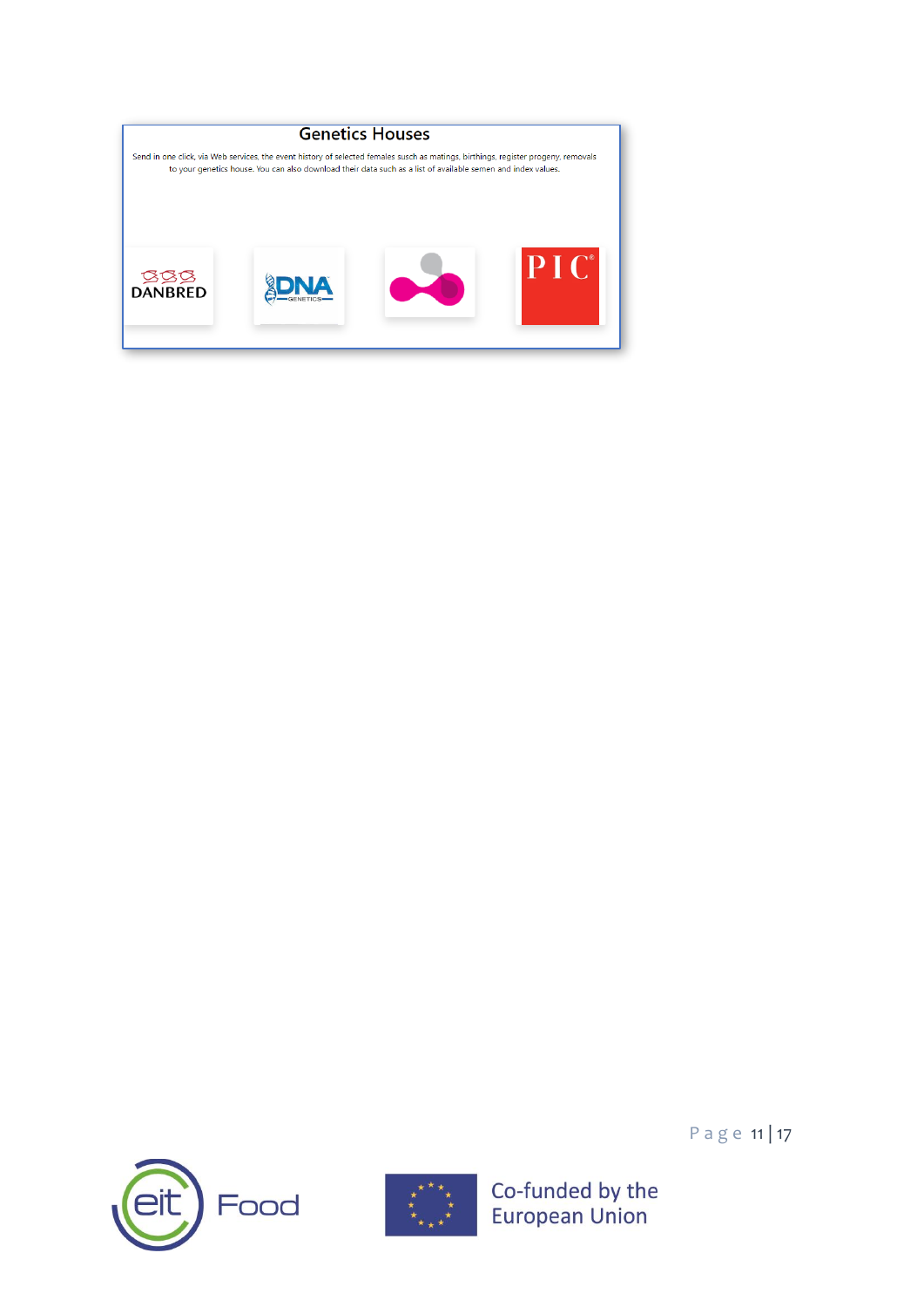#### <span id="page-13-0"></span>PigCHAMP

HQ USA, other offices / agents: Russia, South Africa, Ireland, Europe, Thailand, Taiwan

One of the original recording systems. Format looks tired.

Interfaces with genetic companies: PIC, Hypor, Topigs; Big Dutchman ESF; batch CSV imports from feed, and slaughter sales summaries from packer; CSV fields from semen suppliers and Minitube export facility.

<span id="page-13-1"></span>Data to Decisions – PigCom <http://pigcom.co.uk/support.aspx>

Access on farm-based software in UK.

### <span id="page-13-2"></span>Pig'UP <https://pig-up.isagri.com/contact>

Significant French company ISAGRI. 37 years in business, 2200 employee, 11 subsidiaries across Europe, China and Canada. Twenty software suites for crops and animals.

Over 10,ooo companies use the software.

### <span id="page-13-3"></span>Pigknows <https://pigknows.com/>

USA based with 2,800 farms 3.5m sows. Teams in USA< Latin America and China.

They also offer a bureau service to enter data

They have some significant users such as Smithfield, Prestage, AMVC, etc.

### <span id="page-13-4"></span>Cloud farms HQ Slovakia. Owned by BASF. Present in 40 countries. Personnel across Europe.





Co-funded by the

**European Union** 

P a g e 12 | 17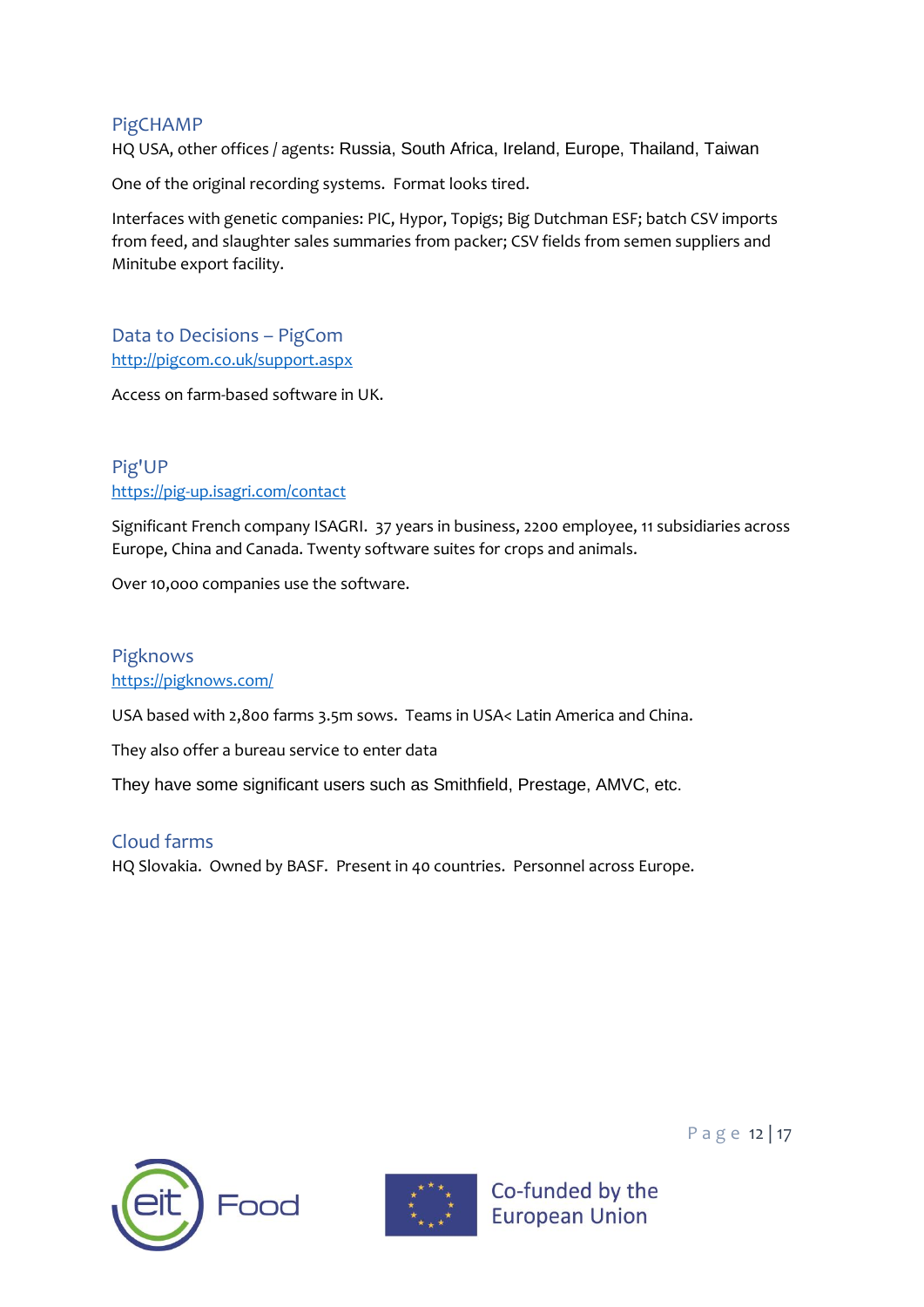

Also partner with many genetics and equipment companies: Danbred, Danish Genetics, DNA, Hermitage, Topigs, Darby, Genesus, PIC, Big Dutchman, BoPil, Nedap, Schauer and Weda.

Allows simulation of budgets.

Benchmarking, KPI, ability to share with others

They have an interesting [traceability a](https://en.cloudfarms.com/traceability/)spect:



### <span id="page-14-0"></span>Comments on software companies

- This is a desk-based review utilising information available on the internet, and therefore it is partial. Discussion with individual companies would be beneficial, however there are some indicators.
- The USE: or more specifically here how simple, intuitive, robust is the software to use on a farm, and to provide actionable info to users (farm workers, managers, directors, third parties)? Is the immediate support timely, farmer friendly and knowledgeable of the software and pig production? Is the program development time reasonable?





Co-funded by the **European Union** 

P a g e 13 | 17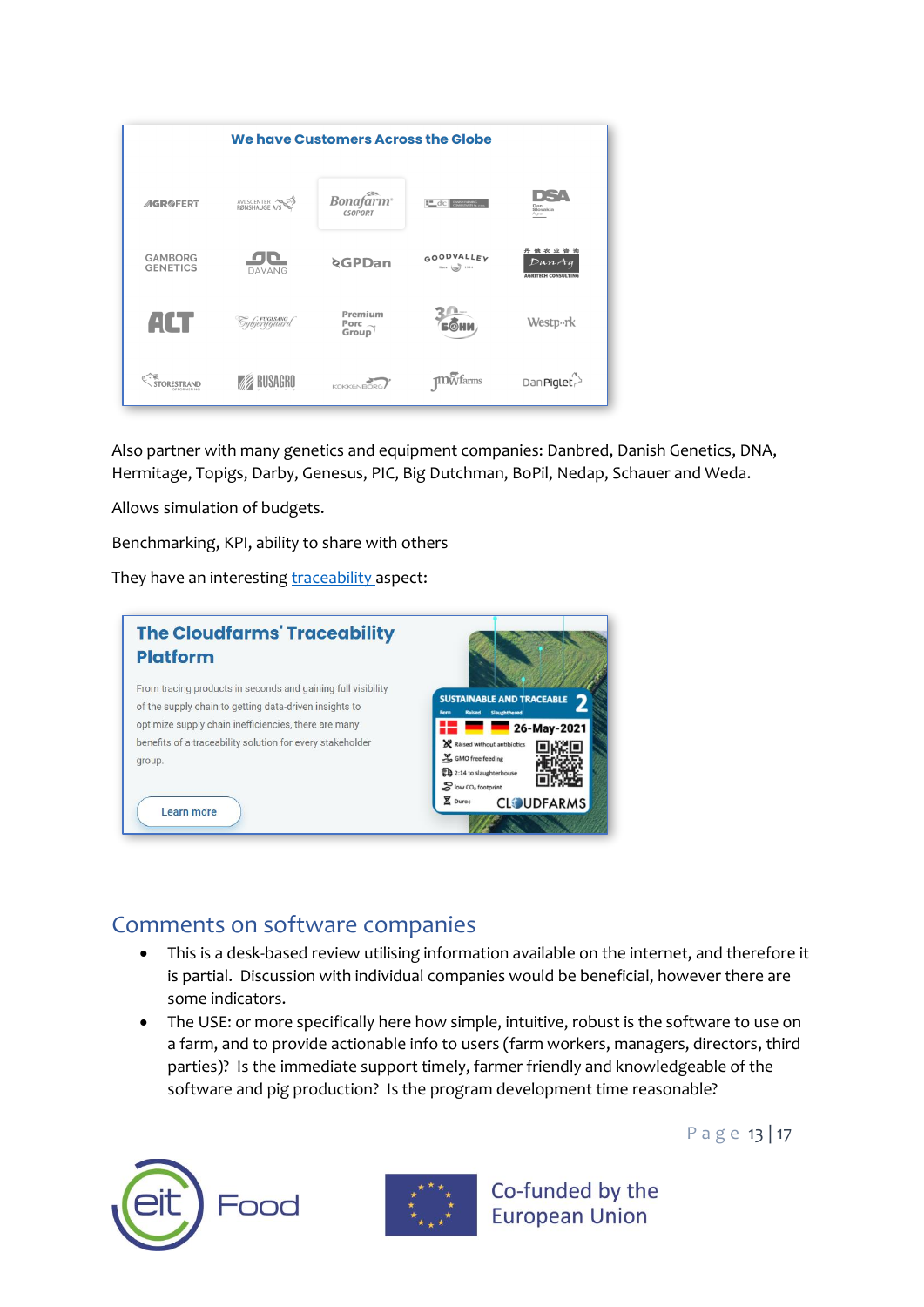- Use of software is often regional, e.g., in Northern Europe there is extensive use of PigVision.
- Some of the companies have a significant user base in terms of numbers of farms and the size of their clients (e.g., the pig farmers and corporates).
- The size of the software companies varies; some appear quite small, and are focussed only on pigs, whereas others are significant in their own right – i.e., they have significant resources, e.g., offices around the world.
- Persuading existing businesses and their relationships with software providers to change should not be under-estimated.
- Most companies are now cloud based.
- Most describe the use of tags, but in all cases, it is unclear which types of tags.
- No information on use of sensors, sensors on feed bins, ventilation systems.
- All companies are vague on animal health recording, or whether the medicines use a defined list from authorities in Europe, the USA etc. Free text data entry is not helpful for wider reporting.
- There is little evidence of use of statistics or Machine Learning or Artificial Intelligence. Providing actionable information back to on-farm users is an absolute given. Secondly there is reporting of what has and what will happen (preferably in a timely, focussed manner), e.g., if sows are mated and remain pregnant there mostly will be a farrowing at a predictable known date. Thirdly there is reporting of what may happen, especially around growth rate (and consequently pig flow), feed intake, health. This area remains weak.
- Environmental recording in the building and outside, and gaseous emissions appears poor, especially given that this is an important issue in the environment regulatory landscape and will increase.
- Integration with Third parties is increasingly important. Some of this exists as in commercial relationships – with boar studs, genetics companies, vets, and abattoirs. However, there is no description of Assurance schemes or statutory bodies such as Environment Agencies or Animal Health Agencies. Only Cloudfarm mentioned carbon footprint and antibiotics. One company mentioned APIs (Pig'Up).
- There is some connection with feed deliveries and Electronic Sow feeders. The lack of significant insight into feed and feed usage remains bizarre given that feed is the largest single cost in pig production –(70 to 80%).
- There is no apparent link with electronically generating or accepting movement licences of animals. ( A regulatory requirement in Europe).
- There is no foresight or show of future developments by any companies.





Co-funded by the

**European Union** 

P a g e 14 | 17